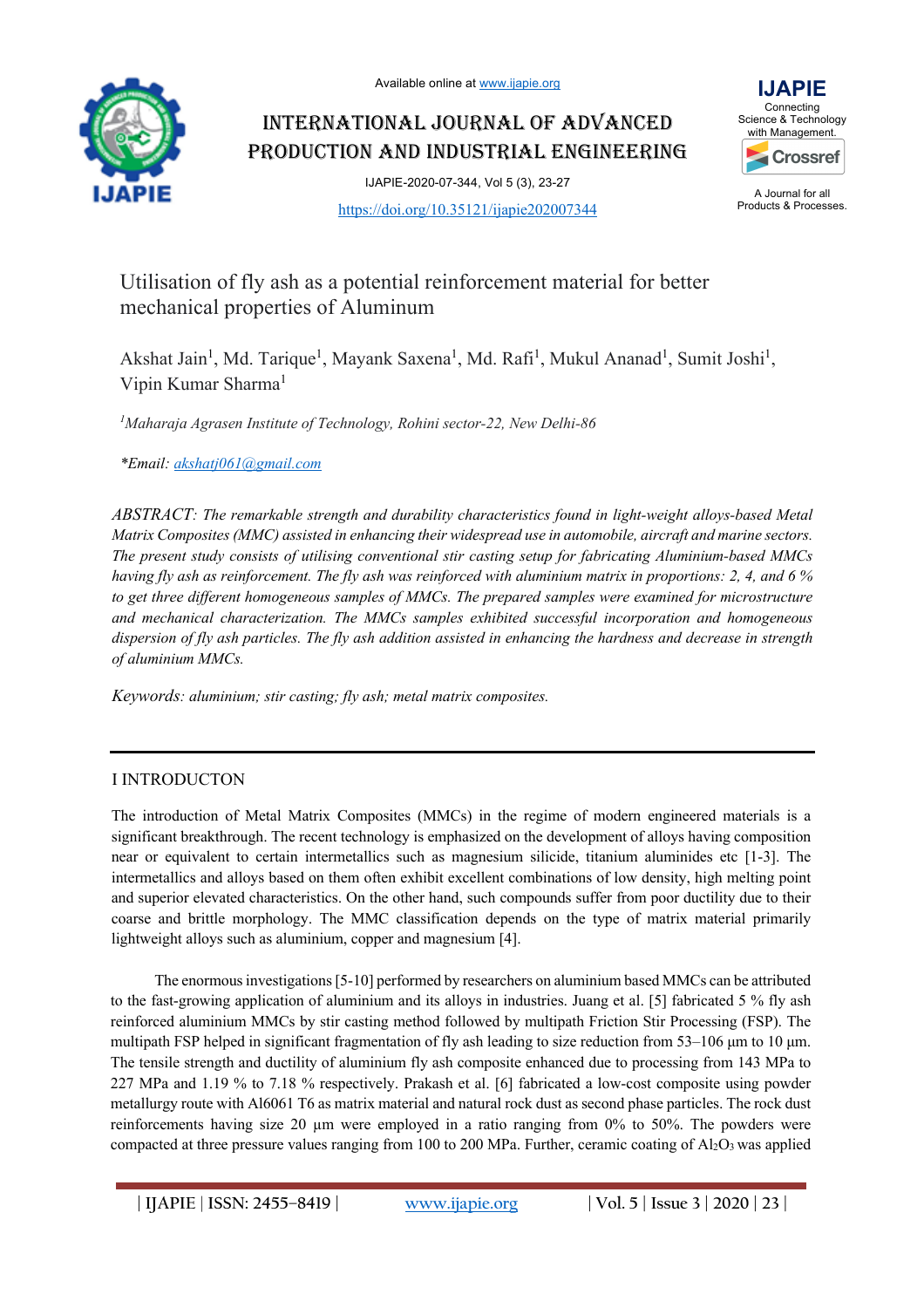#### *Akshat Jain et al., International Journal of Advanced Production and Industrial Engineering*

on the fabricated composite by Type III Sulphuric acid hard-coating. Microstructural results exhibited the homogeneous dispersion of reinforcement in a matrix along with the hard ceramic coating. The composite reinforced with 10% rock dust excellent wear characteristics as compared to other compositions. Moreover, as the compacting pressure increase, there was an incremental trend for hardness and wear resistance property. It was concluded that coated samples exhibited superior performance than uncoated at all parameters. Shin et al. [7] investigated microstructural and mechanical characteristics on Al2024 reinforced with Few-Layer Graphene (FLG) composites prepared by ball milling and hot rolling. The high specific surface area attribute of FLGs helped in significant enhancement of composite strength. The composite sample having 0.7 vol. % reinforcement of FLGs exhibited a tensile strength of 700 MPa, twice of parent Al2024 alloy, and 4 % elongation. Alaneme et al. [8] conducted microstructural, mechanical and wear characterisation on Aluminium alloy based hybrid MMCs having reinforcement as alumina, Rice Husk Ash (RHA) and graphite. The reinforcements were blended in varied weight ratios to prepare a 10 wt % hybrid Al-Mg-Si composite by employing two-step stir casting set up. The reinforcement helped in enhancing the characteristics of aluminium hybrid MMC. Sharma et al. [9] studied the effect of graphite reinforcement on the microstructure of Al6082 MMCs manufactured by the conventional stir casting. The graphite content was reinforced in the range from 0% to 12% in a step of 3%. The microstructural investigation revealed that all weight percentages composites displayed non-uniform distribution of graphite particles. Kumar et al. [10] developed in-situ AA5052/ZrB2 composite having varying percent: 0, 3, 6, 9 and 10 % of ZrB2 particles. Microstructural studies revealed that the presence of ZrB2 particles assisted in grain size reduction of Al-rich phase. Further the uniform distribution, clean interface, good bonding and excellent morphology was exhibited by ZrB<sub>2</sub> presence in the parent alloy. The ZrB<sub>2</sub> particles were found to be available in nano size having hexagonal/rectangular shape along with some micron size particles. The mechanical characteristics revealed that with increase in volume fraction of ZrB2 particles, density and hardness of the prepared composites was found to be increased. In a similar fashion, strength also improved continuously with volume fraction of ZrB2 particles but only up to 9 %, beyond that composite strength was found to be reduced.

The above literature survey clearly depicts that there is a lot of potential in developing low cost MMCs through stir casting. Reinforcements such as fly ash, rice husk, coconut shell and sugarcane bagasse are presently the major investigated candidates for obtaining the economical mono/hybrid composites. The current investigation is also focused on developing low cost aluminium MMCs through stir casting by utilizing fly ash as reinforcement. The aim was to examine the effect of varying amount of fly ash on the Microstructural and mechanical behavior of the aluminium alloy.

# 2. EXPERIMENTATION

## *2.1 Fabrication of composite materials*

The Al-Fly ash composite material was prepared using the stir casting technique [11-15]. In this technique, the aluminium and fly ash melt was continuously stirred for the complete mixing of the reinforcement in the matrix. The parameters of the stir casting method are listed in Table 1.

| Parameter             | Value        |  |
|-----------------------|--------------|--|
| Temperature (°C)      | 800          |  |
| Flyash amount (w/w %) | $2, 4$ and 6 |  |
| Stirring speed (rpm)  | 100          |  |
| Stirrer shape         | Zig-zag      |  |

**Table 1.** Input parameters used for the fabrication of composite

For the casting process, the Al alloy was first placed in the crucible and heated to 650°C temperature. The alloy was melted for about 30 minutes and thereafter reinforcements were added in steps of 2, 4, and 6 w/w%. The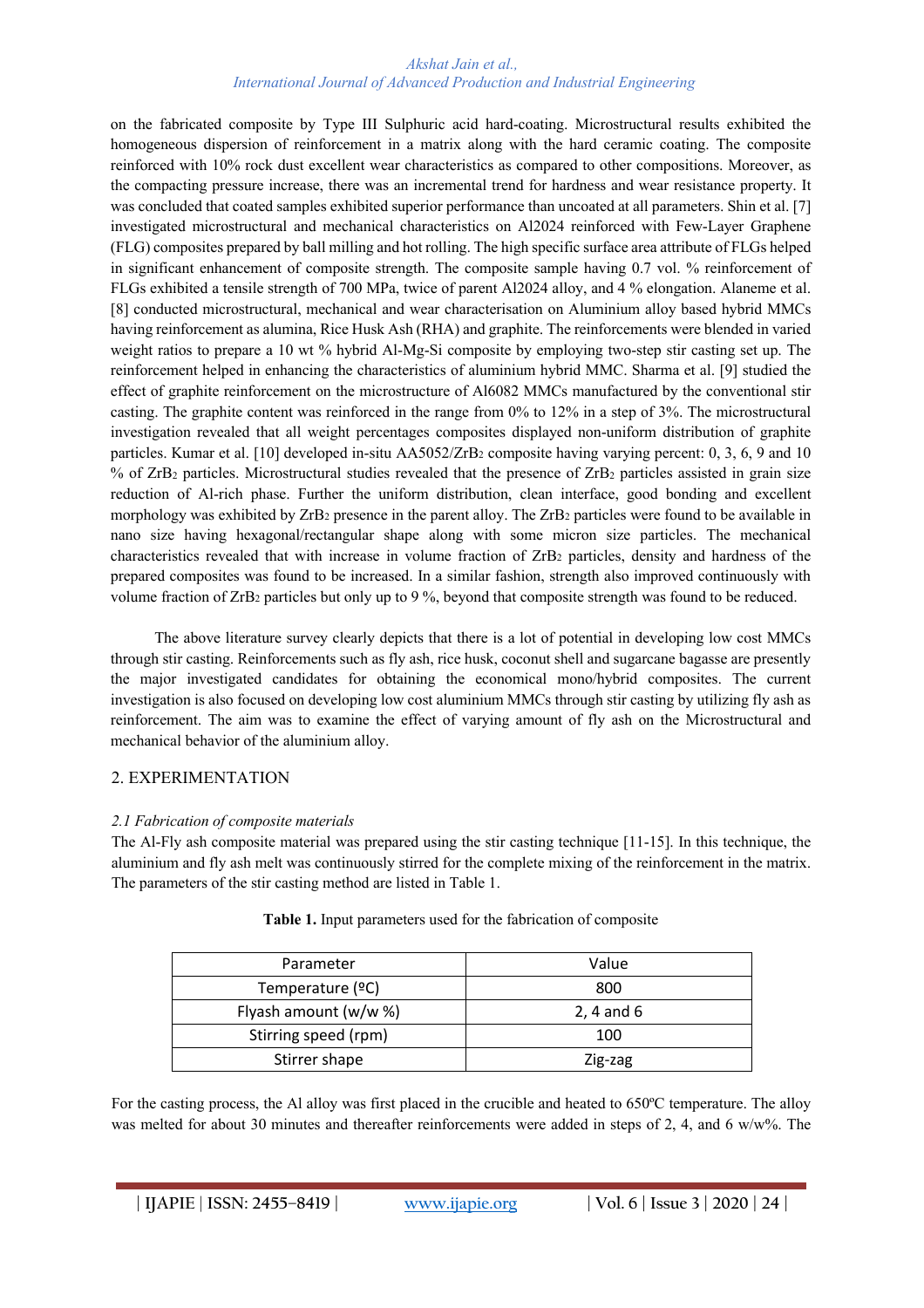#### *Akshat Jain et al., International Journal of Advanced Production and Industrial Engineering*

composite mixture was stirred for about 20 more minutes so that no agglomeration of the reinforcements took place.

The melt from the crucible was poured into a preformed metal mould by removing the aluminium oxide layer. The solidified material was later cleaned and machined to obtain the specimens for further testing.

## *2.2 Mechanical Testing*

To investigate the effects of fly ash particles on the mechanical properties of the Al alloy, tensile strength and Rockwell hardness tests were performed on the fabricated composite materials. The tensile tests were performed on the universal testing machine, and Rockwell hardness tester was used for the evaluation of hardness.

## 3. RESULTS AND DISCUSSION

The Rockwell hardness test measured the depth of indentation produced by an indenter. Two values were taken, which are tabulated below along with their average. It has been observed that the hardness of the specimen with the highest fly-ash content is comparable to the parent material (53 HRC). While for the other specimen, the hardness was found to be reduced.

| Table 2. Hardness Values for prepared composites |               |                |             |
|--------------------------------------------------|---------------|----------------|-------------|
| Material                                         | Hardness1(HR) | Hardness2 (HR) | HardnessAvg |
|                                                  |               |                | (HRC)       |
| Sample 1                                         | 37.5          | 39.0           | 38.25       |
| Sample 2                                         | 49.0          | 49.2           | 49.1        |
| Sample 3                                         | 57.8          | 54.0           | 55.9        |

Rockwell Hardness Number (H 60 50 40 30  $20$ 10  $\cap$ Al-2Fy Al-4Fy Al-6Fy Rockwell Hardness Number (H

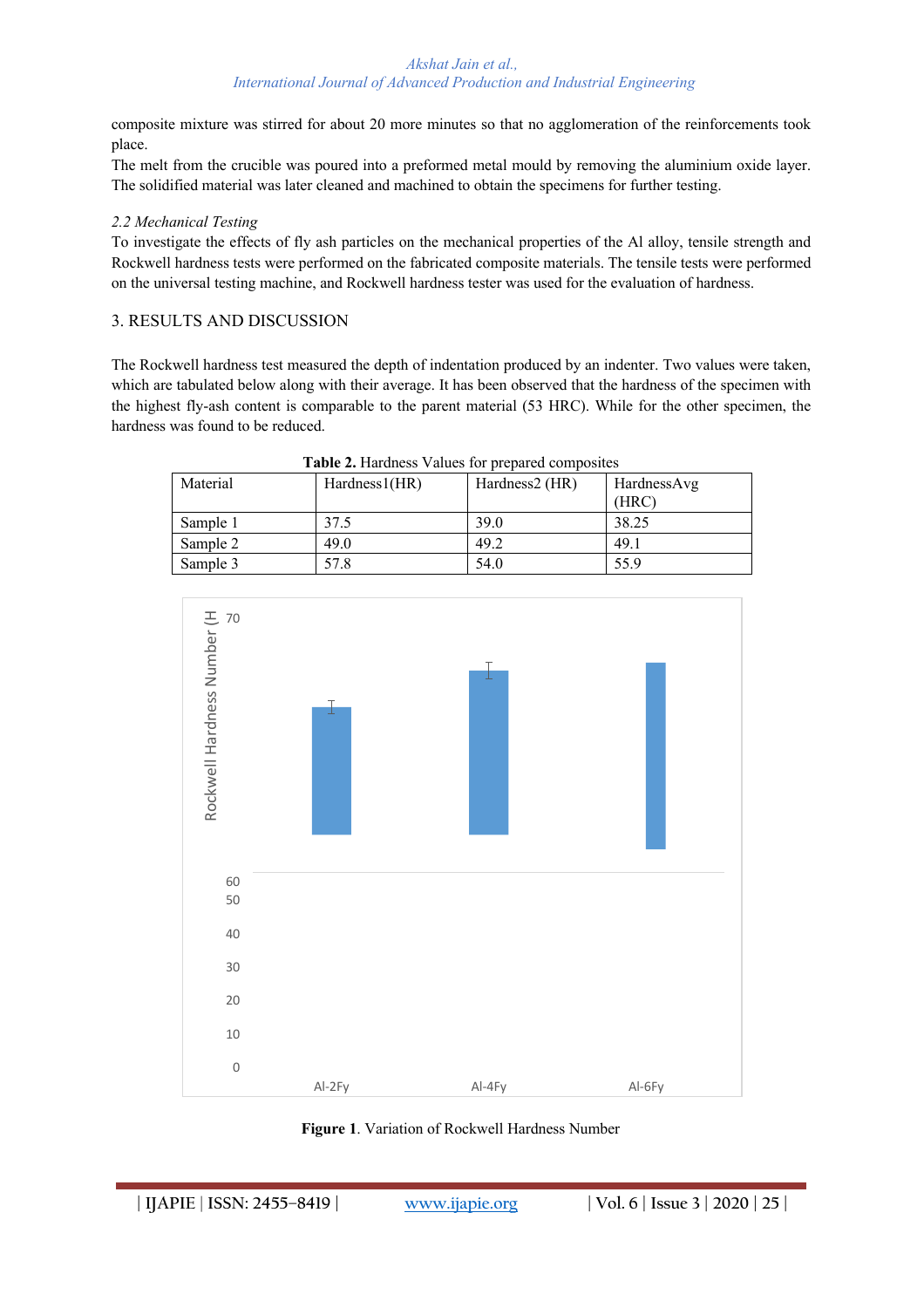The tensile test was performed to test the nature of fabricated specimens by observing their surface after fracture by using UTM. It was observed that the surface was perpendicular to the axis of applied tensile force, thus concluding that the material has adopted brittle nature. By observing the nature of fracture of the specimens, it was found that ductility was compromised as compared to parent material pure Aluminum. The variation of tensile strength is presented in Figure 2.



**Figure 2.** Variation of tensile strength of the fabricated composites

# IV CONCLUSION

The stir casting technique was successfully employed for preparing three Fly ash reinforced aluminium metal matrix composites. The microstructural analysis revealed the homogeneous dispersion of fly ash particles in the parent matrix of aluminium alloy. The presence of fly ash particles proved to improve the hardness of fabricated composite. The composite with 6% w/w fly ash particles have 46.14 % more hardness as compared to the 4% w/w composite. Further, it was also concluded that the fly ash particles does not have any positive effects on the tensile strength of the composite. The tensile strength was found to decrease with increase in fly ash reinforcement.

# **REFERENCES**

- [1] Al-Qutub, A.M., Allam, I.M. and Qureshi, T.W.'Effect of sub-micron Al2O3concen-tration on dry wear properties of 6061aluminum based composite', Journal of Materials Processing Technology, Vol. 172, No. 3, pp.327–331 (2006).
- [2] Baradeswaran, A. and Perumal, A.E. 'Wear and mechanical characteristics of Al 7075/graphite composites', Composites: Part B, Vol. 56, No. 1, pp.472–476, (2014).
- [3] N. Kumar, R.K. Gautam, S. Mohan, In-situ development of ZrB2 particles and their effect on microstructure and mechanical properties of AA5052 metal matrix composites, Mater. Des. 80 ,129136 (2015).
- [4] ] K.K. Alaneme, B.U. Odoni, Mechanical properties, wear and corrosion behavior of copper matrix composites reinforced with steel machining chips, Eng. Sci. Technol. An Int. J. 19 ,15931599 (2016).
- [5] Shueiwan H. Juang and Cheng-Shuo Xue, Investigation of mechanical properties and microstructures of aluminiumfly-ash composite processed by friction stirring, Materials Science&Engineering A640-314–319 (2015).
- [6] K. Soorya Prakash, R. Sathiya Moorthy, P.M. Gopal and V. Kavimani, Effect of Reinforcement, Compact Pressure and Hard Ceramic Coating on Aluminium Rock Dust Composite Performance, RMHM 4137 S0263-4368(15) 30108-6.
- [7] S.E. Shin and D.H. Bae, Deformation behavior of aluminium alloy matrix composites reinforced with few-layer grapheme, JCOMA 4008 S1359-835 X(15)00256-0.
- [8] K. Alaneme, K. Sanusi, Microstructural characteristics, mechanical and wear behaviour of aluminium matrix hybrid composites reinforced with alumina, rice husk ash and graphite, Eng. Sci. Technol. An Int. J. 18 ,416422 (2015).